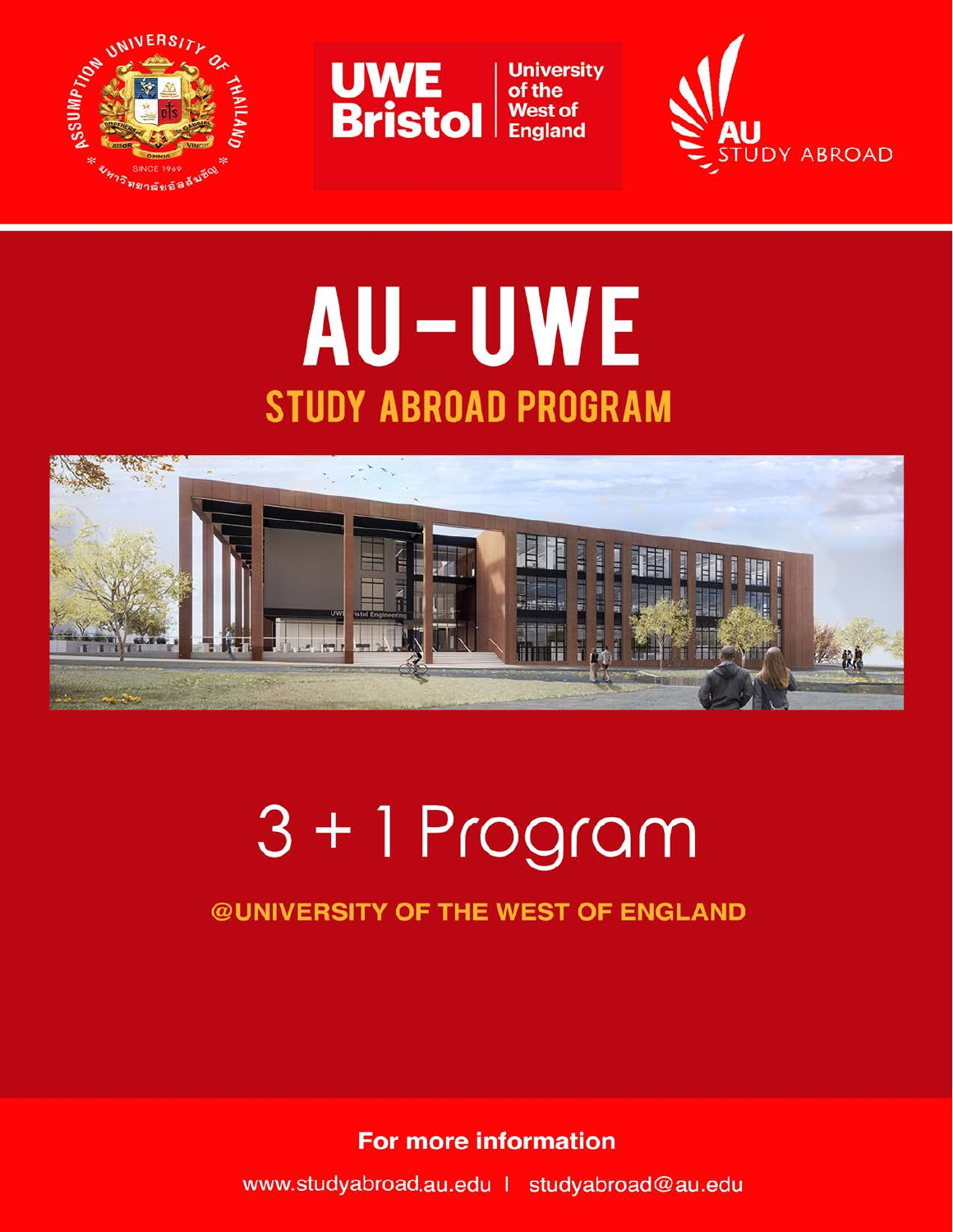#### **PROGRESSION ROUTES**

| <b>ABAC Programme</b>                          | <b>UWE Programme</b>                        |
|------------------------------------------------|---------------------------------------------|
| BBA (Management) (Any Concentration)           | BA (Hons) Business and Management           |
| BBA (Management) with Plan A (Strategic HRM)   | BA(Hons) Business and Human Resource        |
| <b>Major Concentration Course</b>              | Management                                  |
| BBA (Management) with Plan B (Marketing)       | BA (Hons) Business Management with          |
| <b>Business Concentration Course</b>           | Marketing                                   |
| BBA (Marketing) (Any Concentration)            | <b>BA (Hons) Marketing</b>                  |
| BBA (Finance and Banking) with Plan B          | BA (Hons) Business Management with          |
| (Accounting) Business Concentration course     | Accounting and Finance                      |
| BBA (Accounting) (Any Concentration)           | BA (Hons) Business Management with          |
|                                                | <b>Accounting and Finance</b>               |
| <b>BBA</b> (International Business Management) | BA (Hons) International Business Management |

## **BA (Hons) Business and Management**

#### Progression from: BBA (Management)

| <b>Year Long Modules</b>                                                                                                                                                                           |                                                                                                                                                                                                           | <b>Semester One</b>                                                                                                                                                                                                                                                                                                                                                                                                                                                                                                                                                                                                                                                                                 |
|----------------------------------------------------------------------------------------------------------------------------------------------------------------------------------------------------|-----------------------------------------------------------------------------------------------------------------------------------------------------------------------------------------------------------|-----------------------------------------------------------------------------------------------------------------------------------------------------------------------------------------------------------------------------------------------------------------------------------------------------------------------------------------------------------------------------------------------------------------------------------------------------------------------------------------------------------------------------------------------------------------------------------------------------------------------------------------------------------------------------------------------------|
|                                                                                                                                                                                                    | Managing                                                                                                                                                                                                  | <b>Strategic Management (BIM)</b><br>(UMSD7T-15-2) 15 credits                                                                                                                                                                                                                                                                                                                                                                                                                                                                                                                                                                                                                                       |
| <b>Business Project</b><br>(UMCDFS-30-3)                                                                                                                                                           | Organisational and<br>Individual Change                                                                                                                                                                   | One Option Module 15 Credits                                                                                                                                                                                                                                                                                                                                                                                                                                                                                                                                                                                                                                                                        |
| <b>30 Credits</b>                                                                                                                                                                                  | (UMOD68-30-3) 30                                                                                                                                                                                          | <b>Semester Two</b>                                                                                                                                                                                                                                                                                                                                                                                                                                                                                                                                                                                                                                                                                 |
|                                                                                                                                                                                                    | Credits                                                                                                                                                                                                   | Two Option Modules 15 Credits                                                                                                                                                                                                                                                                                                                                                                                                                                                                                                                                                                                                                                                                       |
|                                                                                                                                                                                                    |                                                                                                                                                                                                           | <b>OPTION MODULES</b>                                                                                                                                                                                                                                                                                                                                                                                                                                                                                                                                                                                                                                                                               |
| <b>SEMESTER 1</b>                                                                                                                                                                                  |                                                                                                                                                                                                           | <b>SEMESTER 2</b>                                                                                                                                                                                                                                                                                                                                                                                                                                                                                                                                                                                                                                                                                   |
| International HRM UMPD7G-15-3<br>$\blacksquare$<br><b>Public Relations UMKD6V-15-3</b><br>$15-3$<br><b>Public Relations UMKD6V-15-3</b><br>٠<br><b>UMED8X-15-3</b><br>Virtual Business UMSD89-15-3 | Coaching in Organisations UMOD6G-15-3<br>Interactive & Digital Marketing UMKD6S-<br>Competing Through Quality UMMD7N-15-3<br>Accounting for Managers UMAD5S-15-3<br>The Economics of Developing Countries | <b>International Financial Management</b><br>٠<br><b>UMAD5T-15-3</b><br><b>Global Marketing Management</b><br><b>UMKD6Q-15-3</b><br>HR Development & Knowledge Management<br>$\blacksquare$<br><b>UMPD7F-15-3</b><br>Organisational Leadership UMOD6F-15-3<br>٠<br>Events & Festivals Management<br><b>UMKD75-15-3</b><br>Sustainable Business UMED95-15-3<br>Investment Management UMAD5X-15-3<br>٠<br>Personal Financial Planning UMAD5R-15-3<br>٠<br>Entrepreneurial Management UMSD84-15-3<br>٠<br>Project Management UMMD7P-15-3<br>٠<br>International Business in the Emerging<br>٠<br>Markets UMSD7W-15-3<br><b>Brand Management UMKDCA-15-3</b><br>Business Innovation & Growth UMSD87-15-3 |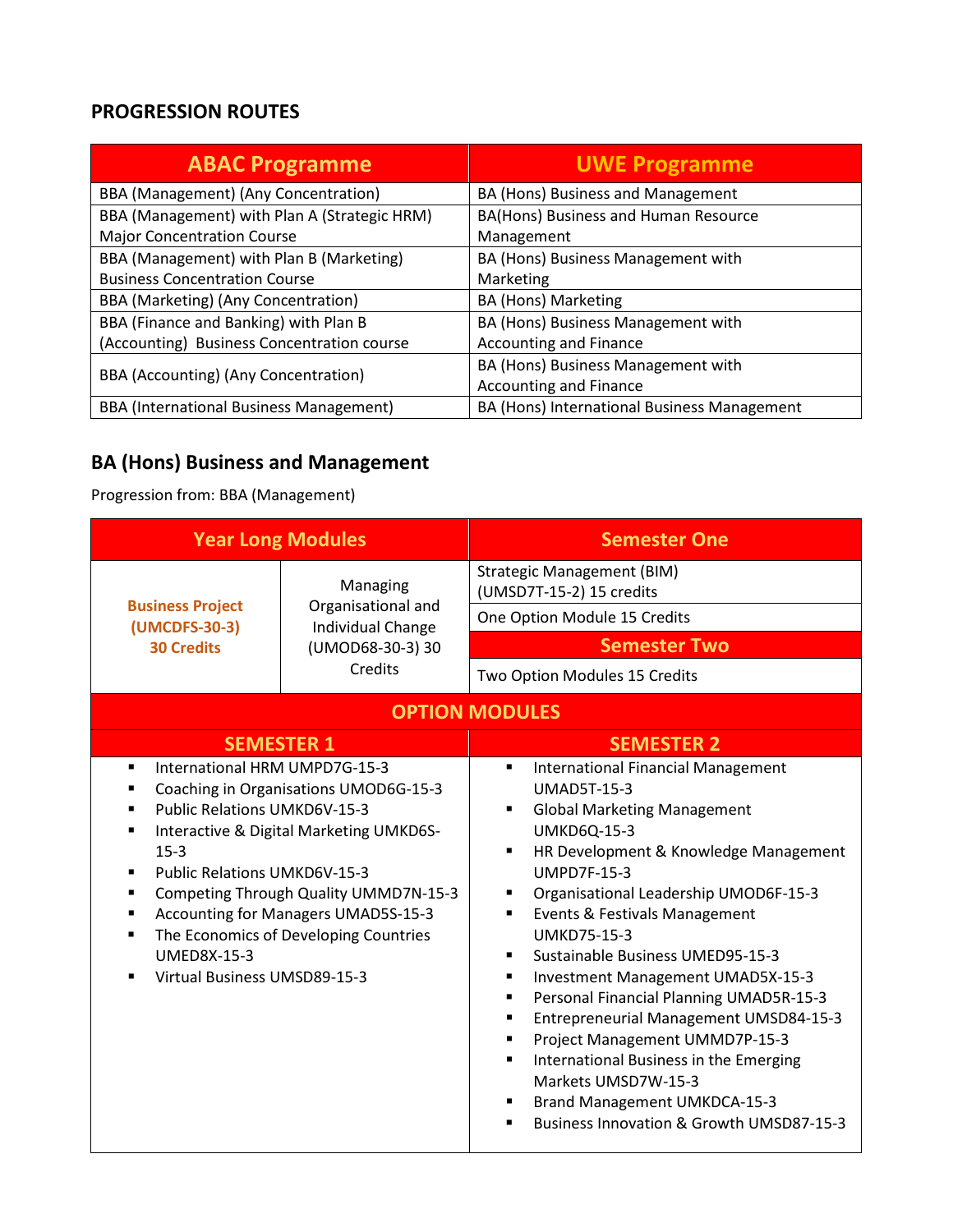#### **BA (Hons) Business and Human Resource Management**

Progression from: BBA (Management) with PLAN A (Strategic HRM) Major concentration courses

| <b>Year Long Modules</b>                                                                                                                       |                                                      | <b>Semester One</b>                                           |
|------------------------------------------------------------------------------------------------------------------------------------------------|------------------------------------------------------|---------------------------------------------------------------|
| <b>Business Project</b><br>Managing Organisational and<br>(UMCDFS-30-3)<br>Individual Change (UMOD68-<br><b>30 Credits</b><br>30-3) 30 Credits |                                                      | <b>Strategic Management (BIM)</b><br>(UMSD7T-15-2) 15 credits |
|                                                                                                                                                |                                                      | International Human Resource                                  |
|                                                                                                                                                |                                                      | Management (UMPDG-15-3)                                       |
|                                                                                                                                                |                                                      | 15 credits                                                    |
|                                                                                                                                                |                                                      |                                                               |
|                                                                                                                                                |                                                      | <b>Semester Two</b>                                           |
|                                                                                                                                                | Two Option Modules 15 Credits                        |                                                               |
|                                                                                                                                                | Strategic Human Resource Management<br>(UMPD7H-15-3) |                                                               |

#### **BA (Hons) Business Management and Marketing**

Progression from: BBA (Management) with PLAN B (Marketing) Business concentration courses

|                                                                                                                                                                                 |                                                                                                                                                                                                                                                                                                  | <b>Semester One</b>                                                                                                                                                                 |
|---------------------------------------------------------------------------------------------------------------------------------------------------------------------------------|--------------------------------------------------------------------------------------------------------------------------------------------------------------------------------------------------------------------------------------------------------------------------------------------------|-------------------------------------------------------------------------------------------------------------------------------------------------------------------------------------|
| <b>Year Long Modules</b><br><b>Business Project</b><br>Managing Organisational and<br>(UMCDFS-30-3)<br>Individual Change (MET)<br><b>30 Credits</b><br>(UMOD6D-30-3) 30 Credits | (UMSD7T-15-<br>Strategic Management (MET)<br>3) 15 credits<br><b>One Option Module (15 Credits):</b><br>Public Relations (UMKD6V-15-3)<br>Interactive and Digital Marketing<br>(UMKD6S-15-3)<br>Key Account Management (UMKD6W-15-<br>3)<br><b>Semester Two</b><br>Two Option Modules 15 Credits |                                                                                                                                                                                     |
|                                                                                                                                                                                 |                                                                                                                                                                                                                                                                                                  | One Option Module (15 Credits):<br><b>Global Marketing Management</b><br>(UMKD6Q-15-3)<br><b>Events and Festivals Management</b><br>(UMKD75-15-3)<br>Brand Management (UMKDCA-15-3) |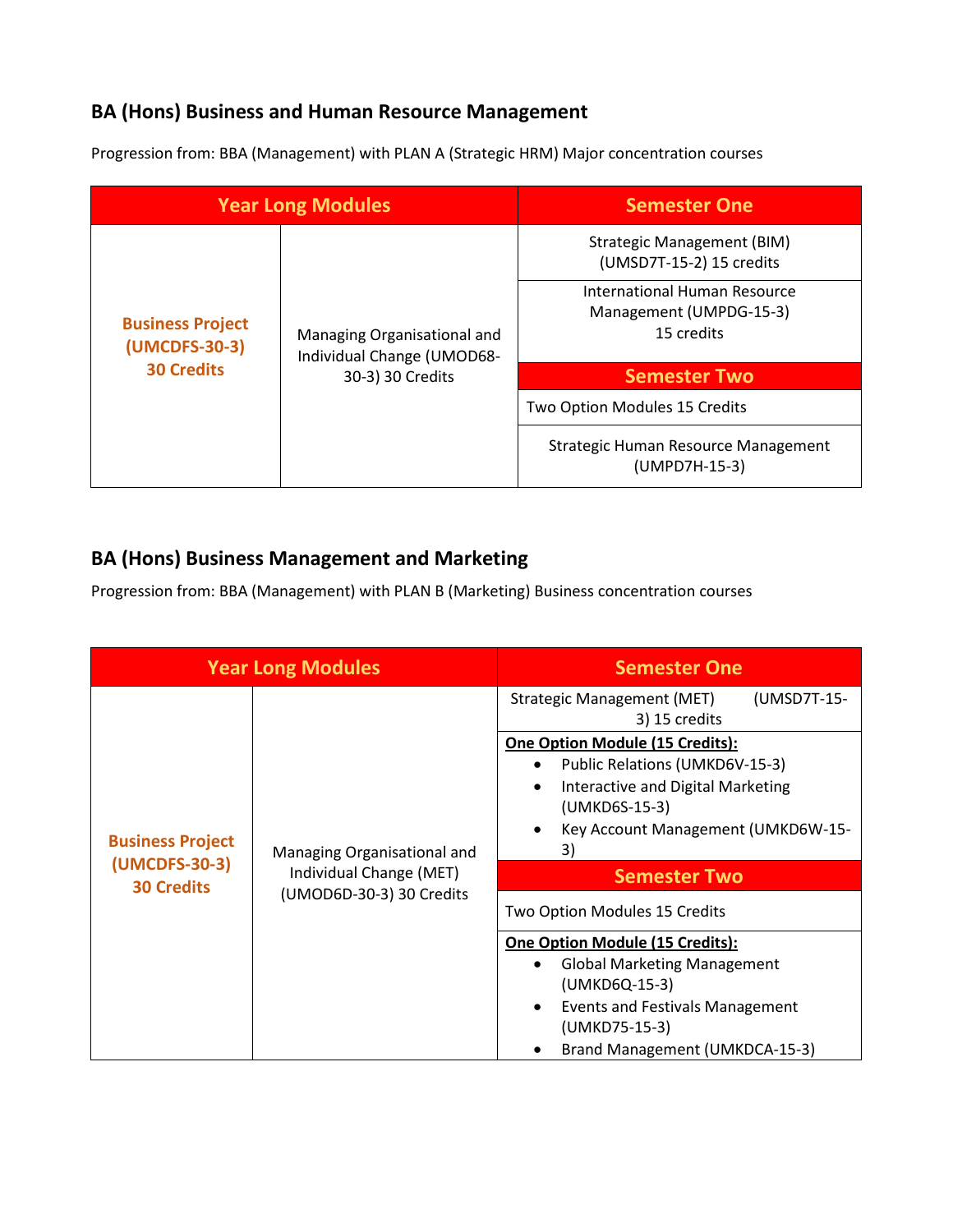#### **BA (Hons) Marketing**

Progression from: BBA (Marketing) with Any Concentration Course

|                                                               | <b>Year Long Modules</b>                                        | <b>Semester One</b>                                                                                                                                                                                                                                                                                                                                                                                                                                                      |
|---------------------------------------------------------------|-----------------------------------------------------------------|--------------------------------------------------------------------------------------------------------------------------------------------------------------------------------------------------------------------------------------------------------------------------------------------------------------------------------------------------------------------------------------------------------------------------------------------------------------------------|
| <b>Business Project</b><br>(UMCDFS-30-3)<br><b>30 Credits</b> | Contemporary Issues in<br>Marketing (UMKD6Y-30-3)<br>30 Credits | <b>Two Option Modules (15 Credits):</b><br>Interactive and Digital Marketing<br>(UMKD6S-15-3)<br>Key Account Management (UMKD6W-15-<br>3)<br>Strategic Management (MET) (UMSD7T-<br>$15-3)$<br><b>Semester Two</b><br>Brand Management (UMKDCA-15-3)<br>One Option Module (15 Credits):<br><b>Global Marketing Management</b><br>(UMKD6Q-15-3)<br><b>Events and Festivals Management</b><br>$\bullet$<br>(UMKD75-15-3)<br>Marketing Services (UMKD6R-15-3)<br>15 Credits |

#### **BA (Hons) Business Management with Accounting and Finance**

Progression from: BBA (Finance and Banking) with Plan B (Accounting) Business Concentration course

BBA (Accounting) with any Concentration courses

|                                                                                                                         | <b>Year Long Modules</b>                                                                                                                                                                    | <b>Semester One</b>                                                      |
|-------------------------------------------------------------------------------------------------------------------------|---------------------------------------------------------------------------------------------------------------------------------------------------------------------------------------------|--------------------------------------------------------------------------|
|                                                                                                                         |                                                                                                                                                                                             | Strategic Management (AEF) (UMSD7U-15-3) 15<br>credits                   |
|                                                                                                                         |                                                                                                                                                                                             | <b>UMAD5S-15-3 Accounting for Managers</b><br>(UMAD5S-15-3) (15 credits) |
|                                                                                                                         | Managing Organisational and                                                                                                                                                                 | <b>Semester Two</b>                                                      |
| <b>Business Project</b><br>Individual Change<br>(UMCDFS-30-3)<br>(AEF) (UMOD69-30-3)<br>30 Credits<br><b>30 Credits</b> | Two Option Module (15 Credits):<br>Personal Financial Planning (UMAD5R-15-<br>$\bullet$<br>3)<br>Investment Management (UMAD5X-15-<br>3)<br>International Financial Management<br>$\bullet$ |                                                                          |
|                                                                                                                         |                                                                                                                                                                                             | (UMAD5T-15-3)<br>Audit & Corporate Governance<br>(UMAD5Q-15-3)           |